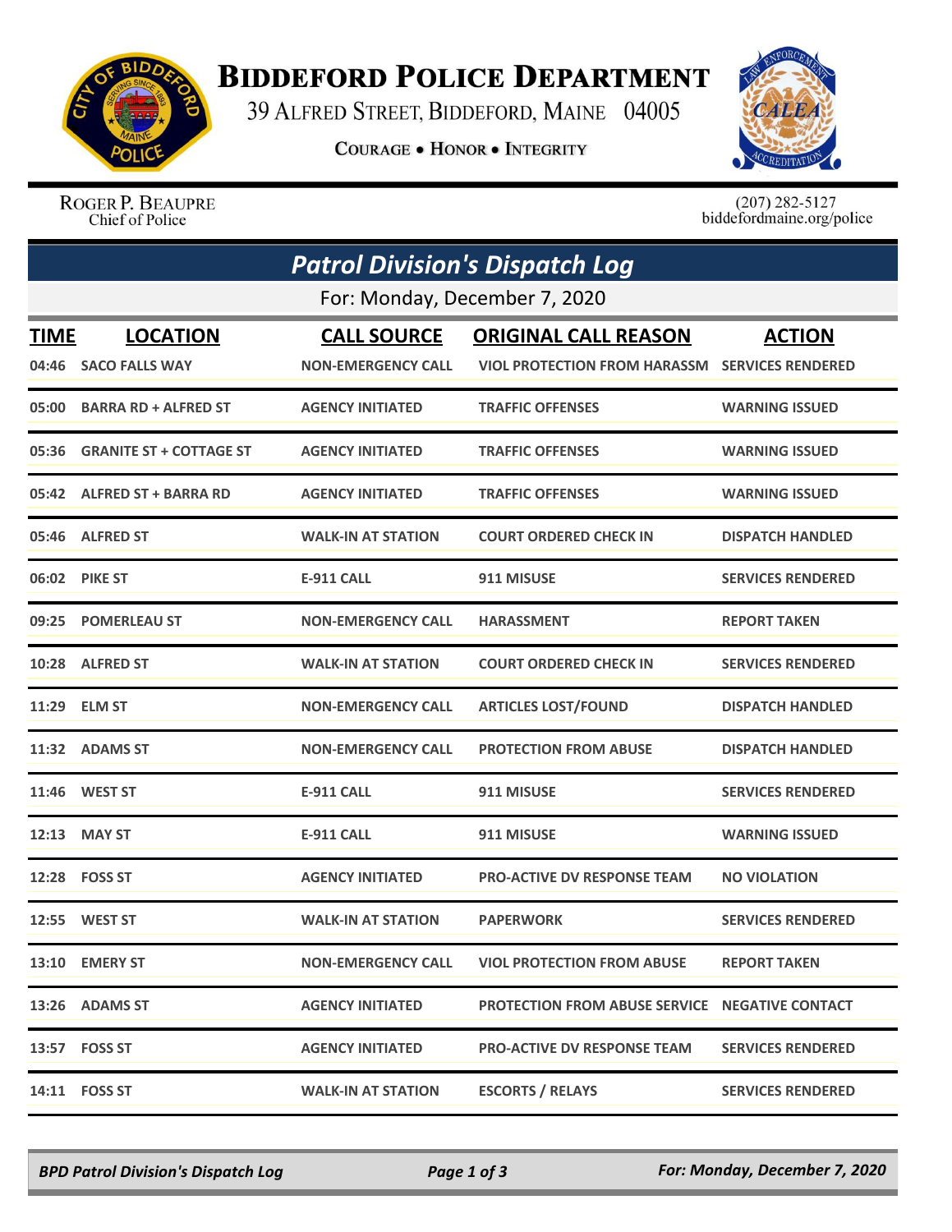| <b>TIME</b> | <b>LOCATION</b><br>14:29 WEST ST                 | <b>CALL SOURCE</b><br><b>WALK-IN AT STATION</b> | <b>ORIGINAL CALL REASON</b><br><b>TRESPASSING</b> | <b>ACTION</b><br><b>SERVICES RENDERED</b> |
|-------------|--------------------------------------------------|-------------------------------------------------|---------------------------------------------------|-------------------------------------------|
|             | 14:36 WEST ST + BALD AVE                         | <b>RADIO</b>                                    | <b>ARTICLES LOST/FOUND</b>                        | <b>REPORT TAKEN</b>                       |
|             | 15:18 ALFRED ST                                  | <b>NON-EMERGENCY CALL</b>                       | <b>CHECK WELFARE</b>                              | <b>SERVICES RENDERED</b>                  |
|             | 15:30 CLARK ST + PROSPECT ST                     | <b>AGENCY INITIATED</b>                         | <b>PARKING COMPLAINT</b>                          | <b>SERVICES RENDERED</b>                  |
|             | 15:58 ALFRED ST                                  | <b>NON-EMERGENCY CALL</b>                       | <b>WEAPONS</b>                                    | <b>UNFOUNDED</b>                          |
|             | 16:12 MAIN ST                                    | <b>AGENCY INITIATED</b>                         | <b>PRO-ACTIVE DV RESPONSE TEAM</b>                | <b>NO VIOLATION</b>                       |
| 16:34       | <b>ELM ST</b>                                    | <b>NON-EMERGENCY CALL</b>                       | <b>FRAUD / SCAM</b>                               | <b>REFERRED OTHER AGENCY</b>              |
|             | 16:37 SOUTH ST + MAY ST                          | <b>E-911 CALL</b>                               | 911 MISUSE                                        | <b>DISPATCH HANDLED</b>                   |
|             | 16:43 ALFRED ST + MARINER WAY                    | <b>AGENCY INITIATED</b>                         | <b>TRAFFIC OFFENSES</b>                           | <b>WARNING ISSUED</b>                     |
| 16:48       | <b>PIKE ST + BUCKLEYS CT</b>                     | <b>E-911 CALL</b>                               | <b>SUSPICION</b>                                  | <b>NEGATIVE CONTACT</b>                   |
|             | 16:49 MAINE TPKE + ALFRED ST                     | E-911 CALL                                      | 911 MISUSE                                        | <b>DISPATCH HANDLED</b>                   |
|             | 17:10 WEST ST                                    | <b>AGENCY INITIATED</b>                         | <b>PAPERWORK</b>                                  | <b>NEGATIVE CONTACT</b>                   |
|             | 17:16 WEST ST                                    | <b>AGENCY INITIATED</b>                         | <b>ANIMAL COMPLAINT</b>                           | <b>SERVICES RENDERED</b>                  |
| 17:51       | <b>PRECOURT ST + BAKERS WAY</b>                  | <b>AGENCY INITIATED</b>                         | <b>TRAFFIC OFFENSES</b>                           | <b>WARNING ISSUED</b>                     |
|             | 17:55 POOL ST                                    | <b>E-911 CALL</b>                               | <b>DISTURBANCE / NOISE</b>                        | <b>SERVICES RENDERED</b>                  |
|             | 18:43 GREEN ST                                   | <b>E-911 CALL</b>                               | <b>DOMESTIC COMPLAINTS</b>                        | <b>REPORT TAKEN</b>                       |
|             | 19:17 CENTURY DR                                 | <b>E-911 CALL</b>                               | 911 MISUSE                                        | <b>DISPATCH HANDLED</b>                   |
|             | 19:26 NEWTOWN RD                                 | <b>E-911 CALL</b>                               | <b>DISTURBANCE / NOISE</b>                        | <b>CANCELLED IN ROUTE</b>                 |
|             | 19:39 WEST ST + FOREST ST                        | <b>AGENCY INITIATED</b>                         | <b>TRAFFIC OFFENSES</b>                           | <b>WARNING ISSUED</b>                     |
|             | 20:07 BACON ST                                   | <b>NON-EMERGENCY CALL</b>                       | <b>SUSPICION</b>                                  | <b>REPORT TAKEN</b>                       |
|             | 20:16 ALFRED ST                                  | <b>NON-EMERGENCY CALL</b>                       | <b>COURT ORDERED CHECK IN</b>                     | <b>NO VIOLATION</b>                       |
|             | 20:30 CUTTS ST                                   | <b>E-911 CALL</b>                               | <b>DOMESTIC COMPLAINTS</b>                        | <b>REPORT TAKEN</b>                       |
|             | 21:06 MEDICAL CENTER DR                          | <b>E-911 CALL</b>                               | 911 MISUSE                                        | <b>DISPATCH HANDLED</b>                   |
|             | 21:47 ALFRED ST + PORTER ST                      | <b>AGENCY INITIATED</b>                         | <b>TRAFFIC OFFENSES</b>                           | <b>WARNING ISSUED</b>                     |
|             | 23:36 WINTER GARDEN + SUMMER ST AGENCY INITIATED |                                                 | <b>SUSPICION</b>                                  | <b>NO ACTION REQUIRED</b>                 |

*BPD Patrol Division's Dispatch Log Page 2 of 3 For: Monday, December 7, 2020*